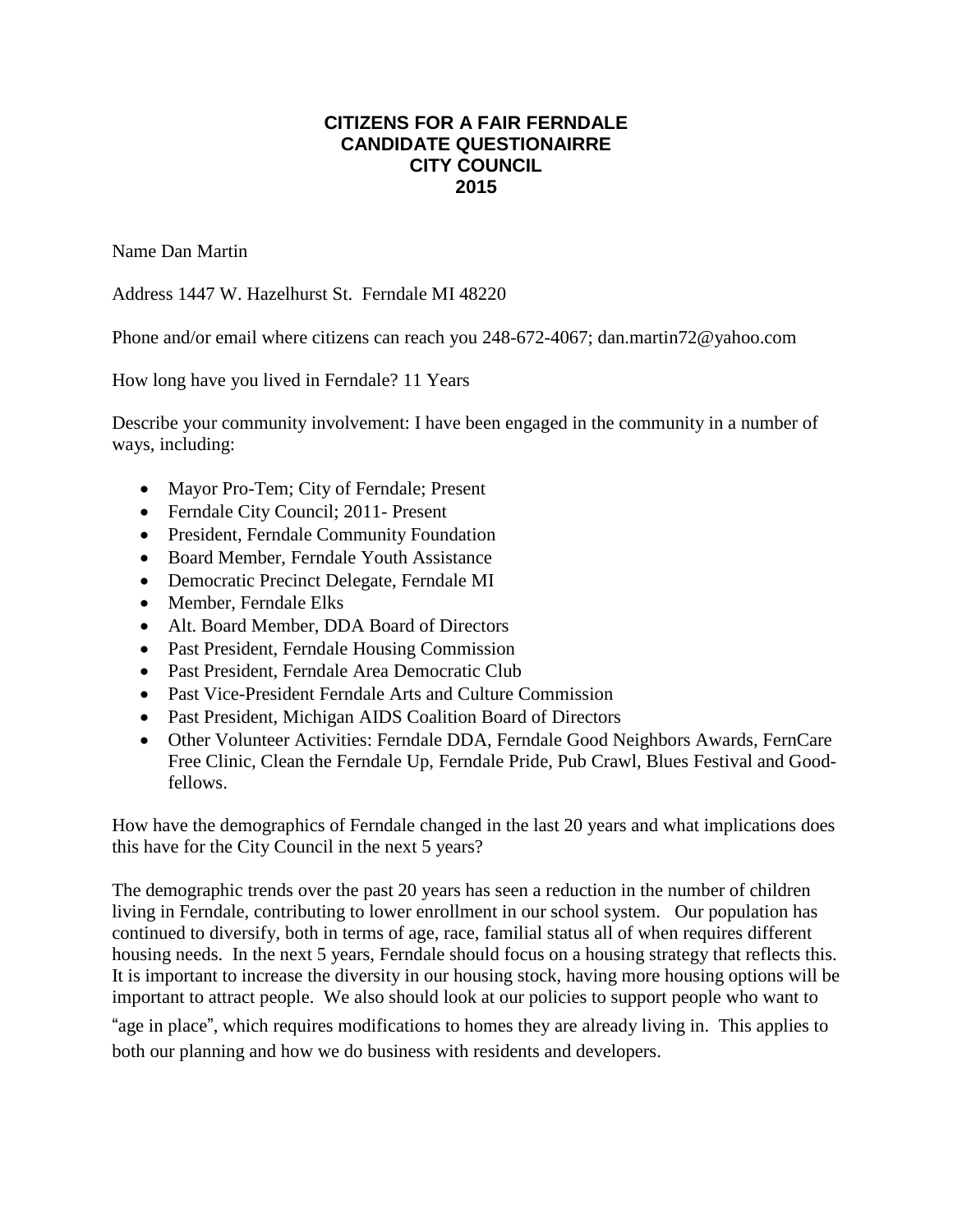What role do Boards and Commissions play in Ferndale's Government? How should members be recruited/screened? In my view the role of Boards and Commissions is to add a diverse voice to the work of the community. People from varying backgrounds and talents can use these groups to connect with work they are passionate about and are also excellent opportunities for residents to get familiar with City Government and possibly deepening their involvement through one of the elected bodies.

Why did you decide to run for City Council? What has prepared you to hold a City Council seat?

The last four years serving on City Council has really been an amazing experience and I have en-

joyed it. It certainly hasn't always been easy or flawless but I am proud of what we have accomplished, that I have been able to help develop and work with a team who I respect and appreciate, even when we are at odds on an issue. I do not feel my work is done on Council and that is why I am running for re-election. I am prepared to hold this seat because I have done so for the past term.

Previous to serving on Council my experience in the private industry and education, as well as a deep involvement in community work was a very valuable place to grow into being an effective Councilperson.

What is the most productive relationship between Council and the City Manager?

City Council is the policy making body for the City. In our local form of government the City Manager is responsible for the execution of those policies. The advantage of our current form of government the City Manager is professionally educated and experienced, so that she can bring options and proposals for the City Council to respond to. The City Manager is also responsible for the hiring and development of city employees, so having a City Manager who has that professional background is essential. The Council should give the City Manager consistent feedback on her and staff's performance, and hold the City Manager accountable for delivery of those priorities.

When there is disagreement on any issue among members of the City Council what is the responsibility of each individual Council member?

There are a number of responsibilities. First and foremost is to act in accordance with your values and representing your constituents. Second is to be honest about your convictions and why you have arrived at the decision you have. Third, is to work in an open manner to see the views of your fellow Councilpeople and respectfully dialogue an appropriate course of action. Perhaps

there isn't one and the issue dies, but never is it appropriate to shut down, be belligerent or disrespectful. Our local government works as well as it does because relationships are based on mutual respect and openness to other points of view. There are disagreements but we have always been able to work together and be honest with each other.

Explain the type of development that you see as most beneficial to the Downtown area.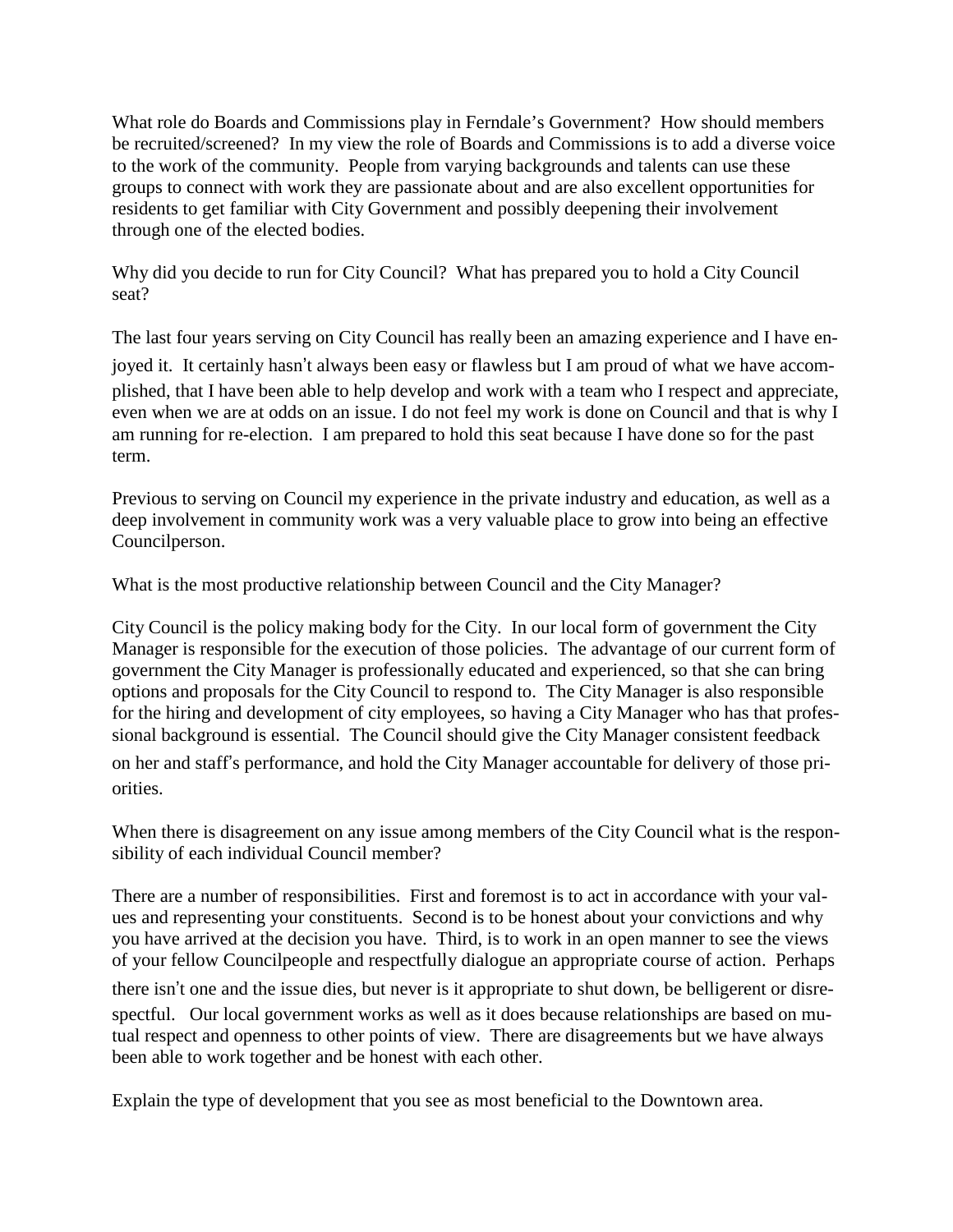Mixed use, increasing our residential and retail development. The strength of a city is in the diversity of its housing and the downtown area could benefit from more options. I also believe future development should be within the character of the city and respectful of our historical value. Many people sometimes refer to us as the next "Royal Oak". There is nothing wrong with Royal Oak being Royal Oak, but that is not us. I am looking forward to some really creative solutions that includes deeply embedded resident engagement.

What specific ideas do you have for reducing expenditures while maintaining city services?

Investing in technology that makes transactions cheaper and easier for the residents has been a key focus of mine and will ultimately reduce expenditures. I also believe cultivating the talent have in house will allow us to do more without hiring consultants or outsourcing services, creating more innovative solutions will reduce overall expenditures while improving services. The recent dog park construction is a great example of this. The recent bond proposal that passed improving infrastructure will keep ongoing maintenance costs in check.

I also am a great advocate of multi-year budgeting practices that allow the City to plan for investment that creates a long term trend of expenditure reduction. Lastly, it is the role of City Council to use its judgement on expenditures, do their homework and exercise responsible stewardship for the resources we've been entrusted.

Please give your opinion of the MiLife Health & Wellness Center.

I have two arguments that shape my opinion of the MILife Health and Wellness Center. First and foremost I want to point out that as this issue came to Council I asked a lot of questions, but ultimately abstained from voting so as to not give the appearance of a conflict of interest with my "day job", at Blue Cross Blue Shield of Michigan.

First, the argument for the Center; it will save the City money in the short term. Unquestionably for both our employees and our health care expenditures. As a self-funded customer of Blue Cross Blue Shield, Ferndale pays the actual cost of the service delivered by participating providers, plus service fees for processing the claim. Employing a physician directly or contractually will be cheaper on a per service basis. Also, I like this concept because it took multiple municipalities working together to make it happen, and that's great collaboration. Lastly, the at work health initiatives are great and support lifestyle change if used in conjunction with a comprehensive care plan.

My concerns around it is that there should a removal of the mindset that chronic conditions can be treated in a vacuum. A medical home is a team of health care providers addressing diseases in a multi-faceted way. A diabetic, for example, gets better care from multiple disciplined sources including doctors specializing in treating the physical aspects of the disease, behavioral health services, nutritional coaching, etc. The quality of care and outcomes is just better.